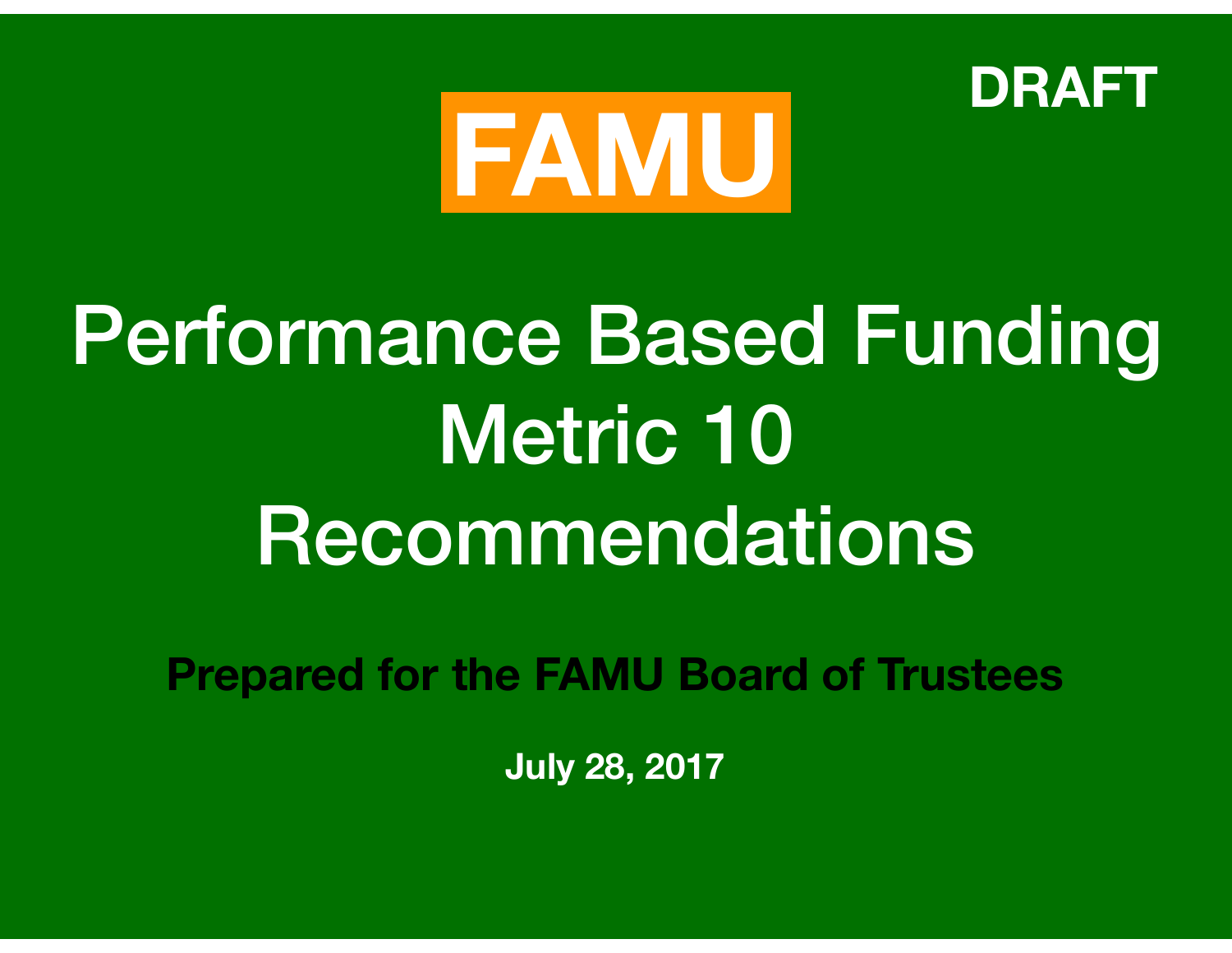# Overview

The BOG is requesting that each university provide the following (see attached letter):

- 1. Each Board of Trustees should **choose three metrics** from the attached list of metrics. One of the three metrics can be the current metric. If there is not a metric on this list that the university has included in its institutional strategic plan then contact Board staff to discuss. The three metrics should be prioritized in order of preference.
- 2. The Board of Trustees should propose benchmarks for excellence, on a scale of 1-10, for each of the three metrics. The excellence benchmarks should be established so that in the first year of implementation, the university will receive no more than seven (7) points.
- 3. The Board of Trustees should propose benchmarks for improvement, on a scale of 1-10, for each of the three metrics.
- 4. The three approved metrics should be submitted to the BOG by **September 1, 2017.**
- 5. The university should be prepared to discuss their metric(s) at the October BOG workshop.

#### **The FAMU BOT will vote on the proposed metrics at the August BOT retreat**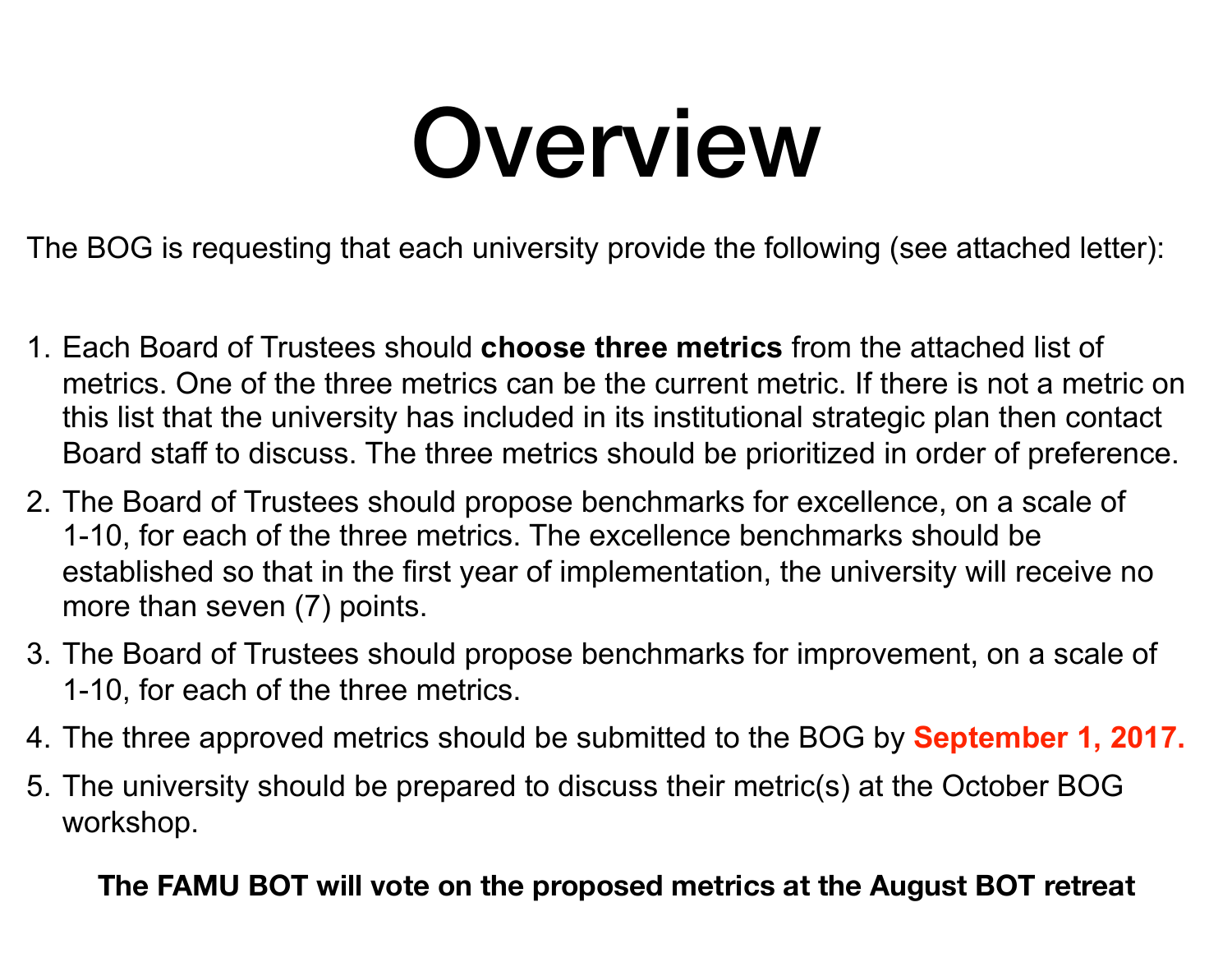# PBF Metric 10 Selection Process

- The University's current PBF Metric 10 is **Percent of R&D Expenditures funded from External Sources**.
- The Senior Leadership Team has identified 5 metrics for BOT consideration to replace the current PBF Metric 10 (see next page for list of metrics in ranked order).

✓ BOT must approve 3 metrics for submission to BOG

- Four of the metrics are found on the BOG list.
- The other Metric was identified from the new Strategic Plan.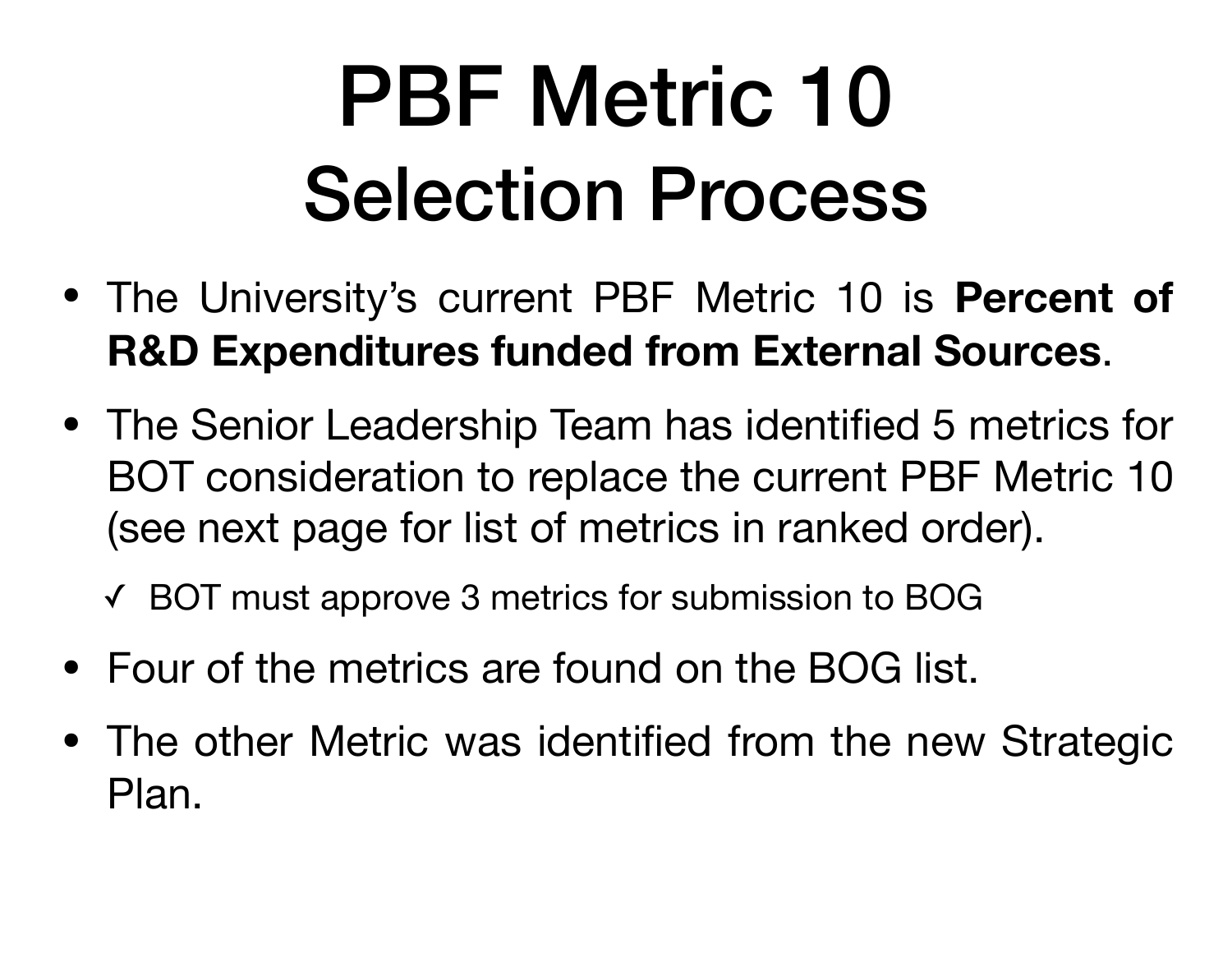# PBF Metric 10

# University Recommendations in ranked order

| <b>Proposed Metric</b>                                                                                       | <b>Definition</b>                                                                                                                                                                                                                                                                                                        |
|--------------------------------------------------------------------------------------------------------------|--------------------------------------------------------------------------------------------------------------------------------------------------------------------------------------------------------------------------------------------------------------------------------------------------------------------------|
| 1. Number of Graduate Degrees Awarded in<br><b>STEM and Health (BOG Metric)</b>                              | The number of degrees awarded that are classified as<br>STEM and Health by the Board of Governors in the SUS<br>program inventory. STEM and Health include programs<br>in Allied Health, Pharmacy, Nursing, Agriculture,<br>Environmental Science, Architecture, Engineering,<br>Science and Technology, and Entomology. |
| on feedback that we receive from the BOG staff during a meeting scheduled to take place on August 1, 2017.   | Note: Metrics 2A and 2B below involve AA transfers from the Florida College System (FCS). The University will select one of these based                                                                                                                                                                                  |
| 2A. 4-Year Graduation Rates for Transfers<br>with AA Degrees from FCS (FAMU<br><b>Strategic Plan)</b>        | Four-year graduation rates of students who entered<br>FAMU as a FCS transfer with an AA degree.                                                                                                                                                                                                                          |
| 2B. Number of FCS Transfers with AA<br><b>Degrees (Headcount Enrollment) (FAMU</b><br><b>Strategic Plan)</b> | Headcount enrollment of students who entered FAMU as<br>a FCS transfer with an AA degree.                                                                                                                                                                                                                                |
| 3. Number of Bachelor's Degrees Awarded<br>to Minorities (BOG Metric/FAMU Work<br>Plan)                      | The number of baccalaureate degrees granted to<br>minorities in an academic year (Black, Asian, Hispanic,<br>Native, Mixed).                                                                                                                                                                                             |
| 4. Number of Graduate Degrees Awarded to<br><b>African Americans (BOG Metric/FAMU</b><br><b>Work Plan)</b>   | The number of graduate level degrees (master's,<br>professional and research doctorate) awarded to African<br>Americans in an academic year.                                                                                                                                                                             |
| 5. Total Degrees Awarded (BOG Metrics)                                                                       | Total number of degrees awarded at the bachelor's and<br>graduate (master's, professional and research<br>doctorate) levels in an academic vear.                                                                                                                                                                         |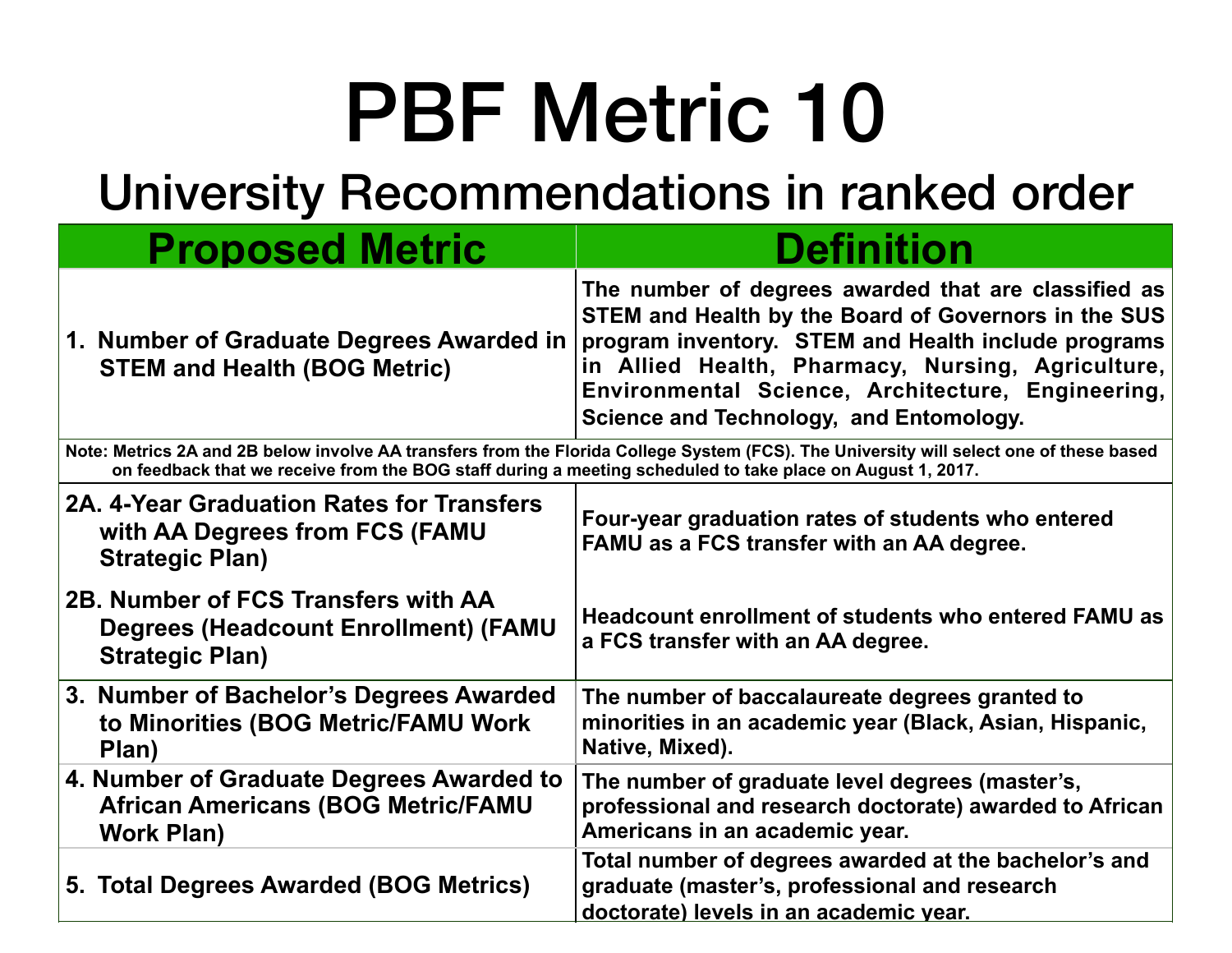# **1 - Number of Graduate Degrees Awarded in STEM and Health**



#### **Rationale**

This metric is recommended as the #1 option based on recent trends in enrollment and degrees awarded. STEM and Health are priorities for the State of Florida and the new University Strategic Plan.

|                                                                           | <b>Excellence Points</b>  |     |                                         |     |  |                 |                                   |                |              |      |  |  |
|---------------------------------------------------------------------------|---------------------------|-----|-----------------------------------------|-----|--|-----------------|-----------------------------------|----------------|--------------|------|--|--|
|                                                                           | 10 <sup>°</sup>           | 9   |                                         | 8 7 |  | $6 \mid 5 \mid$ | $\overline{4}$                    | 3 <sup>1</sup> | $\mathbf{2}$ |      |  |  |
| <b>Number of Graduate</b><br>Degrees Awarded in<br><b>STEM and Health</b> | 357                       | 346 |                                         |     |  |                 | 335   323   312   301   289   278 |                | 266          | 255  |  |  |
|                                                                           | <b>Improvement Points</b> |     |                                         |     |  |                 |                                   |                |              |      |  |  |
|                                                                           | 5.0%                      |     | 4.5% 4.0% 3.5% 3.0% 2.5% 2.0% 1.5% 1.0% |     |  |                 |                                   |                |              | 0.5% |  |  |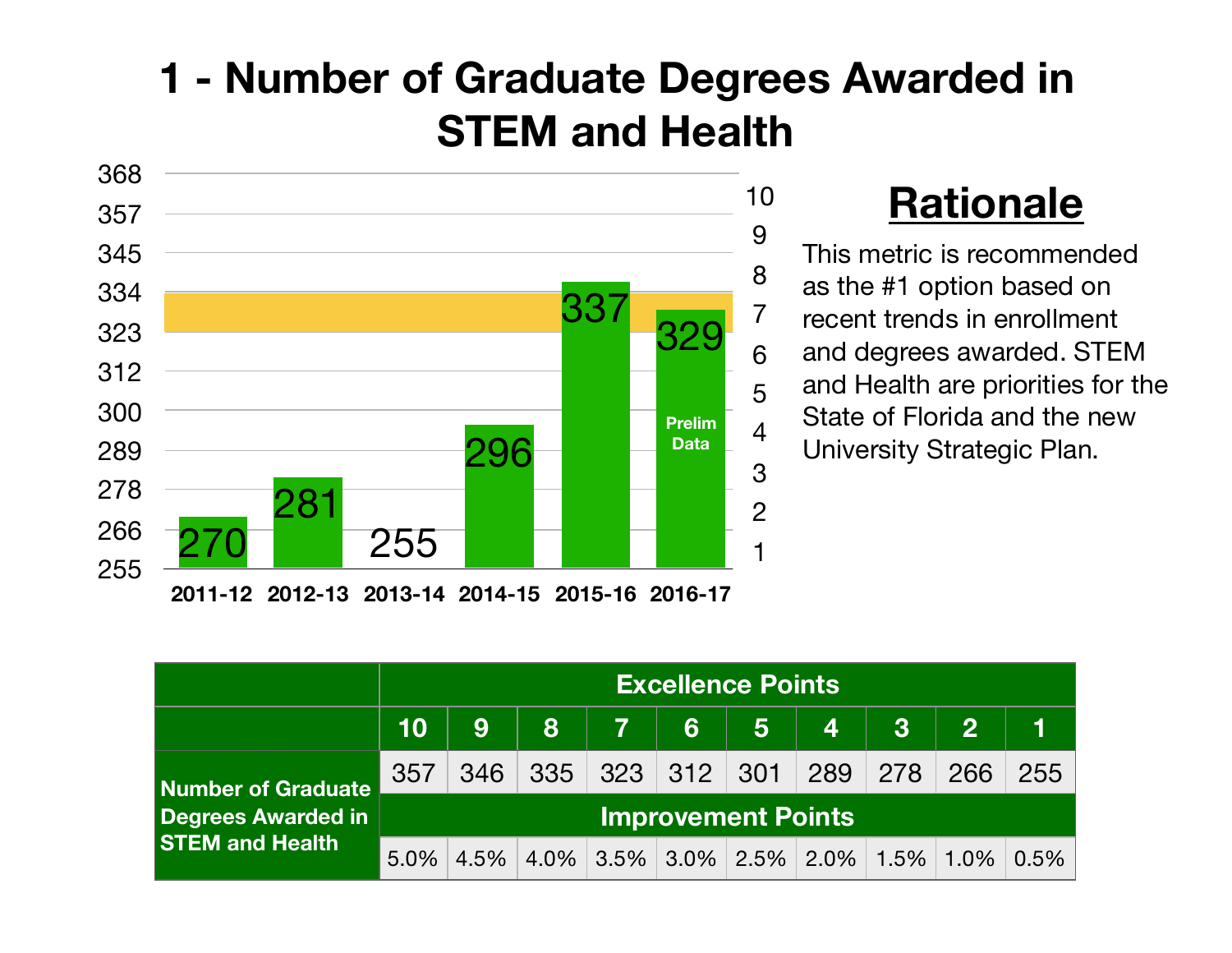## **2A - 4-Year Graduation Rates for Transfers with AA Degrees from FCS**



#### **Rationale**

This metric is recommended as the #2 option. Based on the University's recent trends, and the emphasis on attracting more AA transfers via new specialized 2+2 articulation agreements, there is great opportunity for the University to continue to improve on this metric.

|                                                                                              | <b>Excellence Points</b>  |      |  |                                         |  |                 |    |                        |             |      |  |  |
|----------------------------------------------------------------------------------------------|---------------------------|------|--|-----------------------------------------|--|-----------------|----|------------------------|-------------|------|--|--|
|                                                                                              | 10                        | 9    |  | 8 7                                     |  | $6 \mid 5 \mid$ | 47 | 3 <sup>1</sup>         | $2^{\circ}$ |      |  |  |
| 4-Year Graduation<br><b>Rates for Transfers</b><br><b>With AA Degrees from</b><br><b>FCS</b> |                           |      |  | 68% 66% 65% 63% 61% 60% 58% 56% 55% 53% |  |                 |    |                        |             |      |  |  |
|                                                                                              | <b>Improvement Points</b> |      |  |                                         |  |                 |    |                        |             |      |  |  |
|                                                                                              | 5.0%                      | 4.5% |  | $4.0\%$ 3.5% 3.0% 2.5% 2.0%             |  |                 |    | $1.5\%$ $\mid$ $1.0\%$ |             | 0.5% |  |  |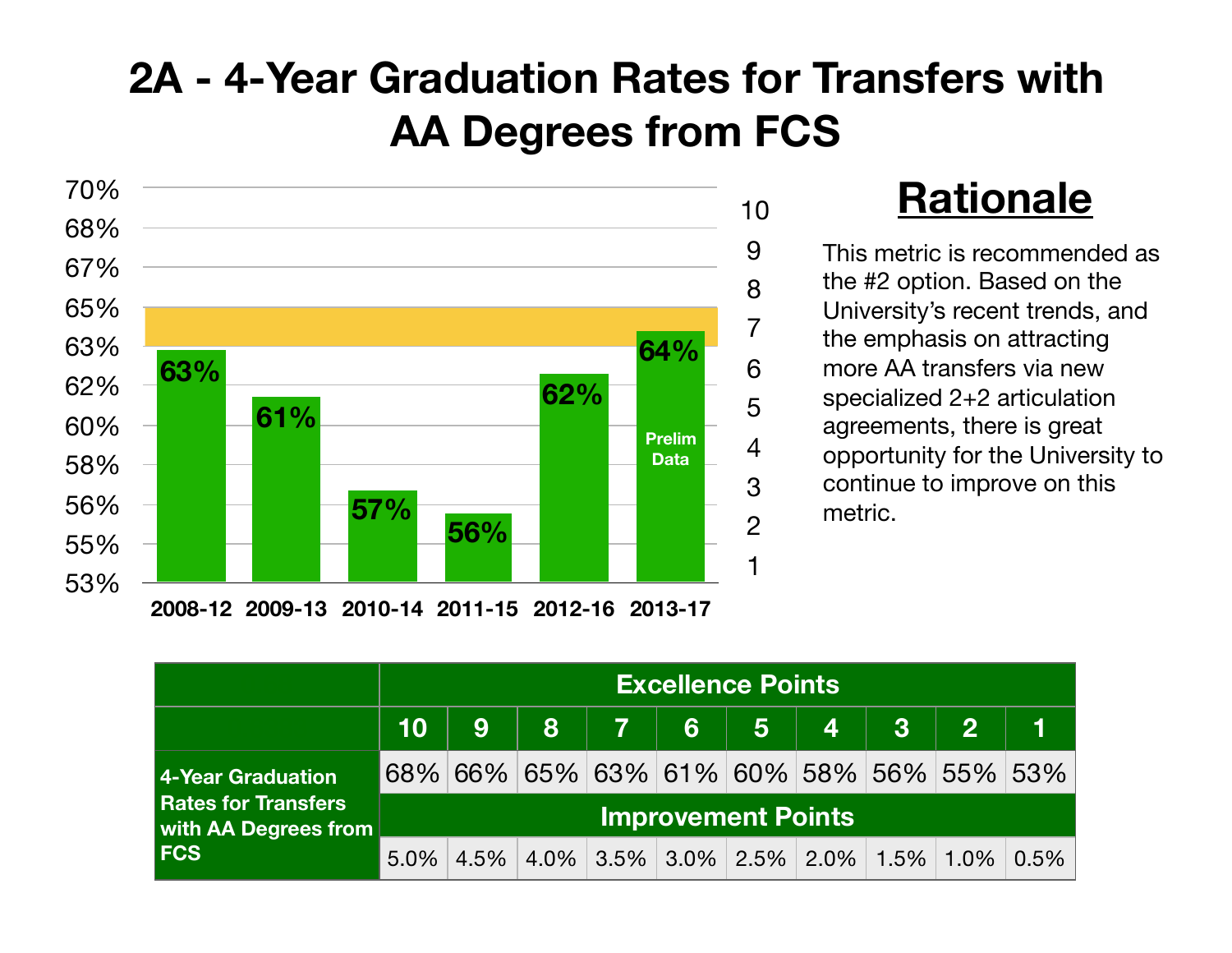# **2B - Number of FCS Transfers with AA Degrees (Headcount Enrollment)**



### **Rationale**

This metric is recommended as the #2 option. Based on the University's recent trends, and the emphasis on attracting more AA transfers via new specialized 2+2 articulation agreements, there is great opportunity for the University to continue to improve on this metric.

|                                                                                              | <b>Excellence Points</b>  |      |     |         |                |                             |                         |          |                |      |  |  |
|----------------------------------------------------------------------------------------------|---------------------------|------|-----|---------|----------------|-----------------------------|-------------------------|----------|----------------|------|--|--|
|                                                                                              | 10                        | 9    | 8   | - 7 - 1 | 6 <sup>1</sup> | 5 <sub>1</sub>              | $\overline{\mathbf{4}}$ | <b>3</b> | $\overline{2}$ |      |  |  |
| Number of FCS<br><b>Transfers with AA</b><br><b>Degrees (Headcount</b><br><b>Enrollment)</b> | 804                       | 782  | 760 |         |                | 738 716 694 671             |                         | 649      | 627            | 605  |  |  |
|                                                                                              | <b>Improvement Points</b> |      |     |         |                |                             |                         |          |                |      |  |  |
|                                                                                              | 5.0%                      | 4.5% |     |         |                | $4.0\%$ 3.5% 3.0% 2.5% 2.0% |                         | 1.5%     | $1.0\%$        | 0.5% |  |  |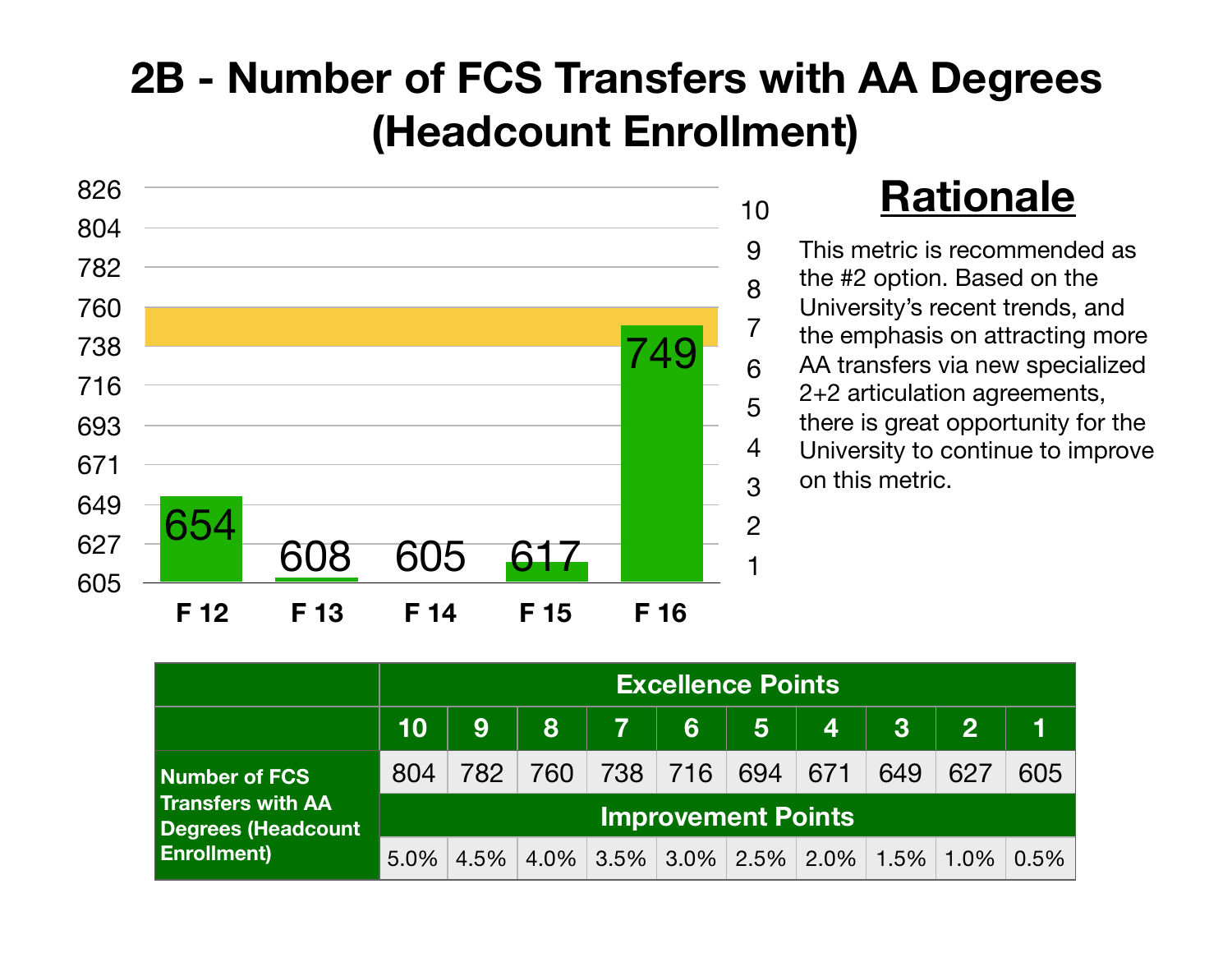# **3 - Number of Bachelor's Degrees Awarded to Minorities**



#### **Rationale**

This metric is recommended as the #3 option. The University has identified increased degree production as a top priority in **Prelim**  $\frac{5}{\pi}$  the new Strategic Plan.

|                                                                        |                           | <b>Excellence Points</b> |                                                                                         |  |  |  |                |            |       |     |  |  |  |
|------------------------------------------------------------------------|---------------------------|--------------------------|-----------------------------------------------------------------------------------------|--|--|--|----------------|------------|-------|-----|--|--|--|
|                                                                        | 10 <sup>°</sup>           | 9                        | 8785                                                                                    |  |  |  | $\overline{4}$ | $\sqrt{3}$ | $2-1$ |     |  |  |  |
| <b>Number of Bachelor's</b><br>Degrees Awarded to<br><b>Minorities</b> |                           |                          | 1770 1666 1562 1458 1354 1250 1146 1042  938                                            |  |  |  |                |            |       | 834 |  |  |  |
|                                                                        | <b>Improvement Points</b> |                          |                                                                                         |  |  |  |                |            |       |     |  |  |  |
|                                                                        | $5.0\%$                   |                          | $4.5\%$   $4.0\%$   $3.5\%$   $3.0\%$   $2.5\%$   $2.0\%$   $1.5\%$   $1.0\%$   $0.5\%$ |  |  |  |                |            |       |     |  |  |  |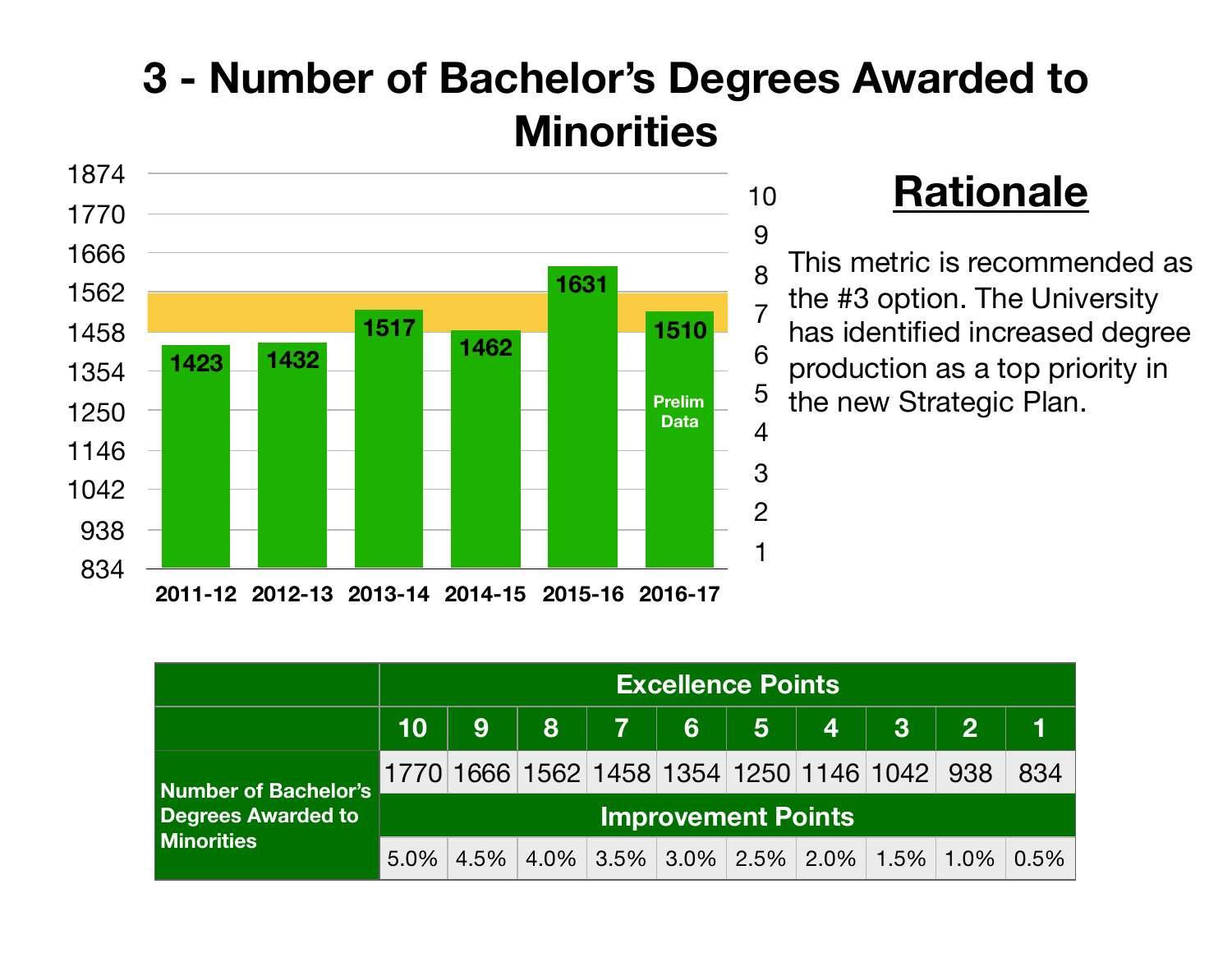### **4 - Number of Graduate Degrees Awarded to African Americans**



#### **Rationale**

This metric is recommended as the #4 option. The University has identified increased degree production as a top priority in **Prelim** <sup>5</sup> the new Strategic Plan.

|                                                                                    | <b>Excellence Points</b>  |      |     |            |                |                |                                            |                |                |     |  |  |
|------------------------------------------------------------------------------------|---------------------------|------|-----|------------|----------------|----------------|--------------------------------------------|----------------|----------------|-----|--|--|
|                                                                                    | 10                        | 9    | 8   | <b>177</b> | 6 <sup>1</sup> | 5 <sup>5</sup> | $\overline{4}$                             | $3\phantom{a}$ | $\overline{2}$ |     |  |  |
| <b>Number of Graduate</b><br><b>Degrees Awarded to</b><br><b>African Americans</b> | 500                       | 490  | 480 | 470        | 460            | 450            | 440                                        | 430            | 420            | 410 |  |  |
|                                                                                    | <b>Improvement Points</b> |      |     |            |                |                |                                            |                |                |     |  |  |
|                                                                                    | 5.0%                      | 4.5% |     |            |                |                | $4.0\%$ 3.5% 3.0% 2.5% 2.0% 1.5% 1.0% 0.5% |                |                |     |  |  |